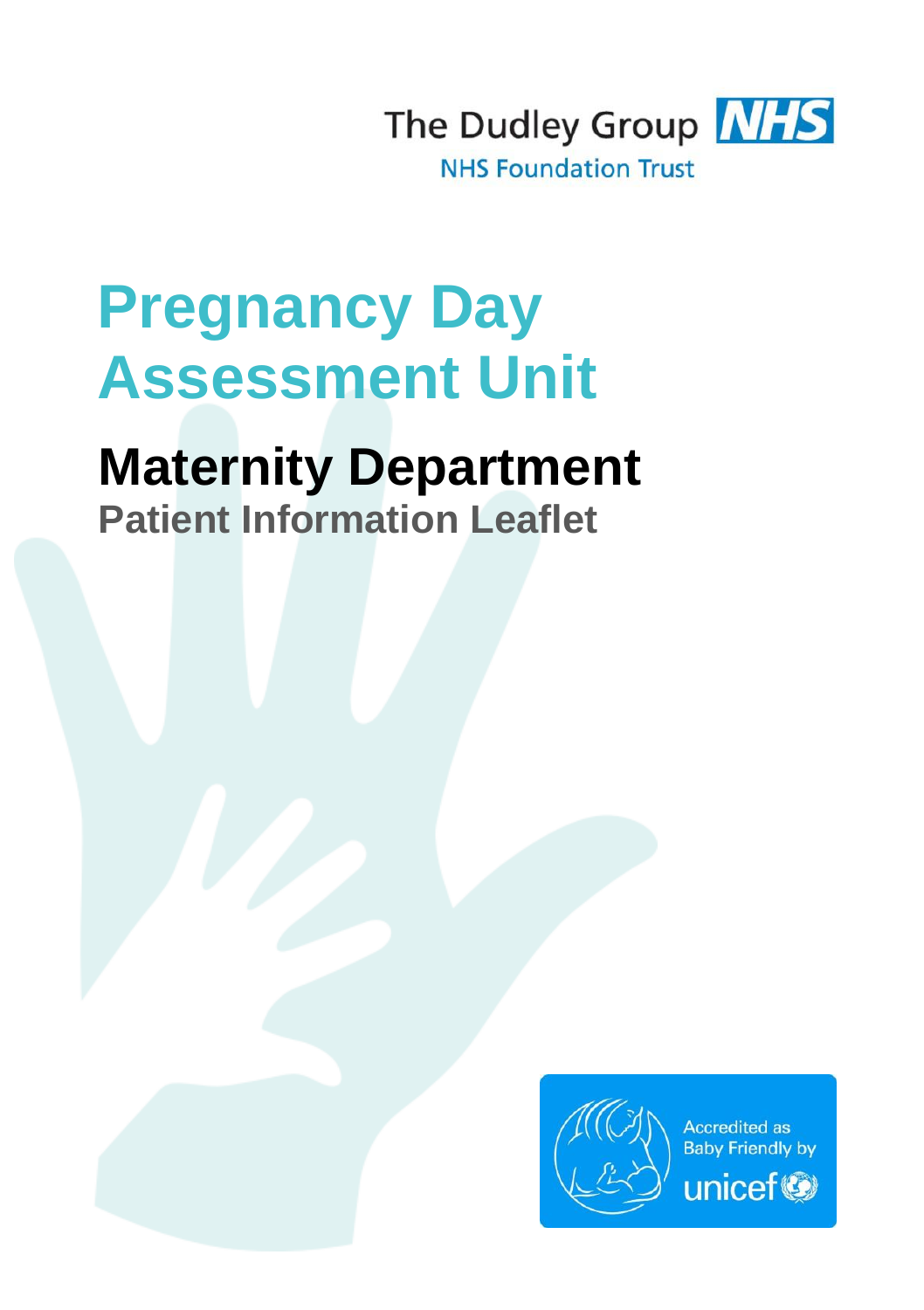#### **Introduction**

This leaflet is about our Pregnancy Day Assessment Unit (PDAU). It gives information on the role of the unit, why you may need to visit the PDAU and what happens if you have an appointment there.

Women can be referred to the Pregnancy Day Assessment Unit by their community midwife, GP, antenatal clinic or scan department. You can also contact us yourself on:

#### **01384 244586**

Our opening hours are:

Monday to Friday, 8am to 7pm – we see our last patients at about 6pm

Saturday, 10am to 2pm – we see our last patients at about 1pm

## **Why may I need to go to the PDAU?**

In the PDAU we care for women who are at least 20 weeks into their pregnancy. The reasons for attendance are varied but can include:

- Raised blood pressure of woman
- A reduction in your baby's movements
- Concerns about your baby's growth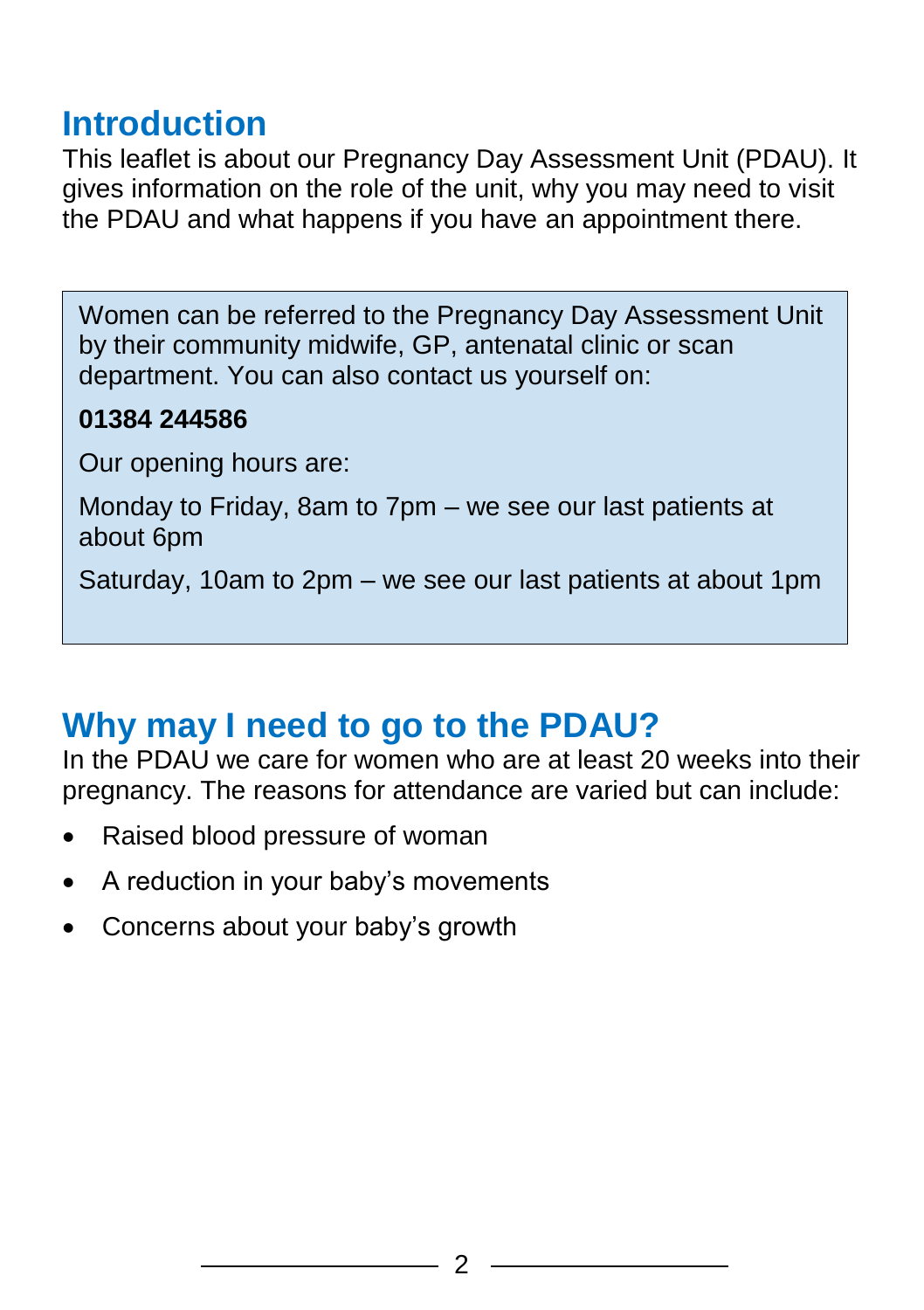## **Who will I see in PDAU?**

The PDAU is staffed by two senior experienced midwives. They will carry out your assessment and tests. They can refer you to an obstetrician or any other services that you may require.

The midwives wear cobalt blue uniforms.

Other staff working within the department include maternity support workers, student midwives and administration staff. Doctors are on call within the department as required.

The scan department and antenatal clinic are nearby.

#### **What if I am concerned about my baby's movements?**

If you have any concerns about your baby's movements, for example, you think they are moving less, you can call the PDAU for advice. If you are 28 weeks pregnant or more, we may suggest that you come in for electronic monitoring of your baby's heartbeat.

If you are less than 28 weeks pregnant and concerned about your baby's movements, please contact your GP or community midwife in the first instance. However, if you want, you can contact the PDAU for advice and we can assess you, or refer you to the appropriate healthcare professional as needed.

It is not normal for babies' movements to slow down as the pregnancy progresses. If your baby's movements are changed or reduced, please get in touch with us on the telephone number below:

#### **01384 244586**

(8am to 7pm, Monday to Friday, and 10am to 2pm Saturdays)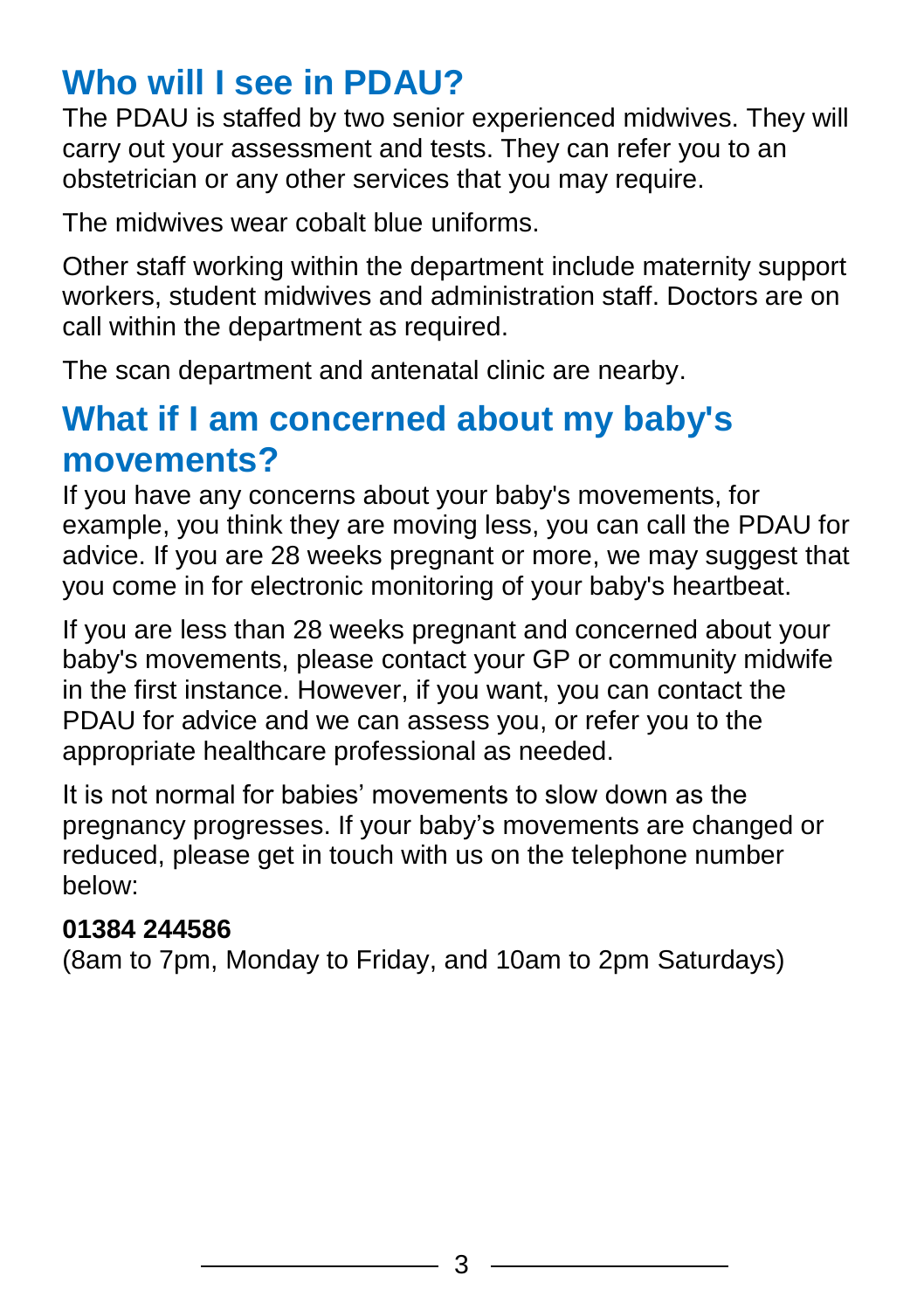#### **What happens if I have a PDAU appointment?**

If we ask you to come in for an appointment at the PDAU, we will carry out some checks on you and your baby. These may include:

- electronic foetal monitoring this is to monitor your baby's heartbeat
- monitoring your blood pressure

We will also investigate any other problems you have had during pregnancy. We may need to assess you regularly or as a one off appointment.

We aim to see patients who are booked in at their appointment times, but please be patient when we are busy or there is an unexpected emergency.

Your time spent in the unit is usually around one hour. This will vary depending on your needs. Care given is tailored to you and your baby's needs.

#### **What should I bring to the appointment?**

We encourage you to bring someone along with you for support, but we do ask that only one person accompanies you. We do not have childcare facilities in the PDAU and where possible we would ask that you make childcare arrangements for your children.

There is drinking water available within the department and toilet facilities. The hospital restaurant is located by the main entrance of the hospital for further refreshment, if required.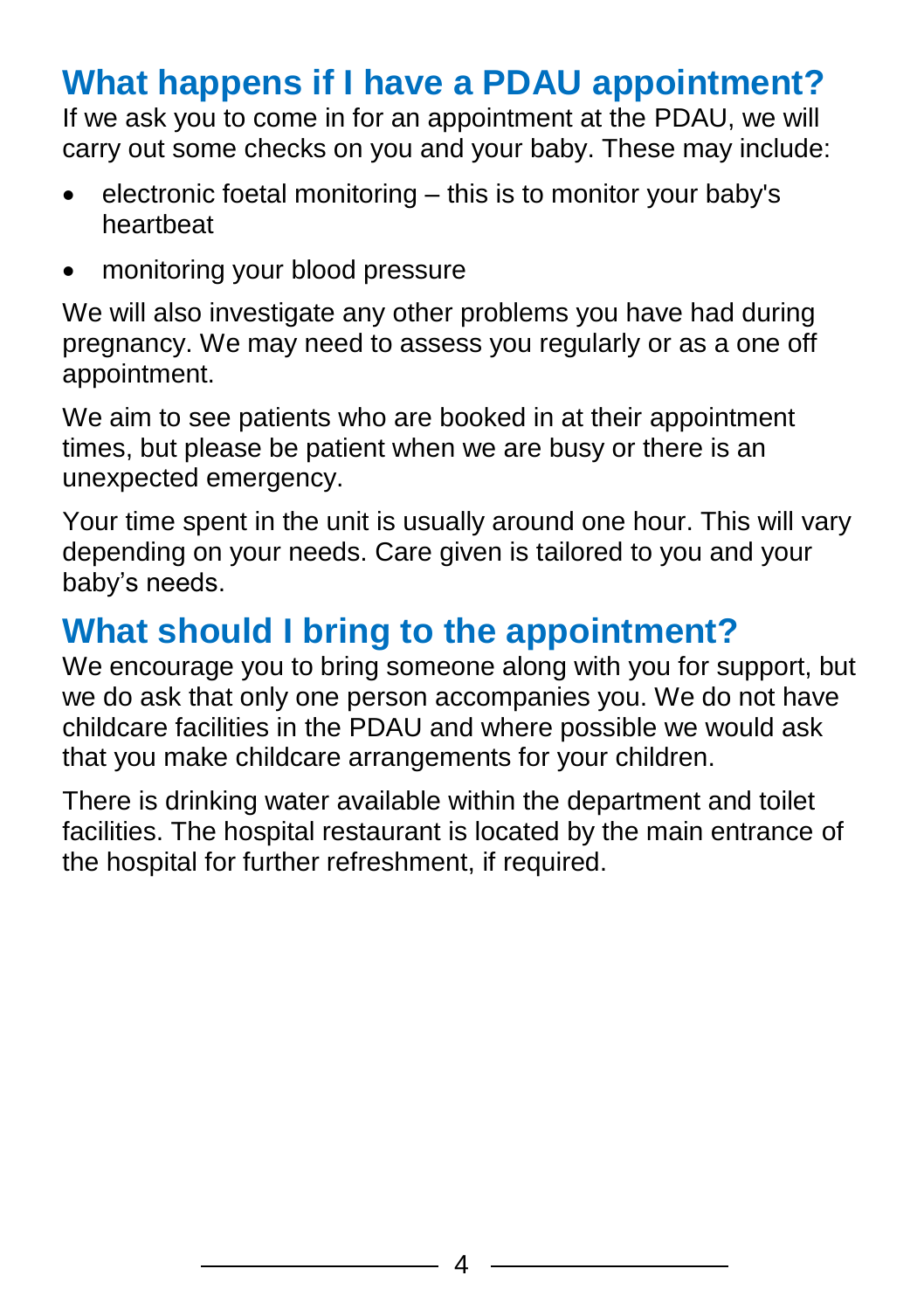#### **What happens after my visit?**

After you have been seen and providing all is well, you can go home. We may give you another appointment to attend the PDAU. In some cases, we may arrange an antenatal clinic or scan appointment for you. Alternatively, we may refer you back to the care of your community midwife or GP.

If we need to assess you further or you need any treatment, we may need to admit you to the maternity ward. This will be discussed with you at the time.

After you have gone home, if you have any signs of labour, pain or bleeding, or you think your waters have broken, contact Maternity Triage team on 01384 456111 ext. 3053.

If you have any questions, or if there is anything you do not understand about this leaflet, please contact:

Pregnancy Day Assessment Unit on 01384 244586 (8am to 7pm, Monday to Friday, and 10am to 2pm Saturdays)

At any other time, contact:

Maternity Triage team on 01384 45611 ext. 3053

Russells Hall Hospital switchboard number: 01384 456111

**This leaflet can be downloaded or printed from:**

http://dudleygroup.nhs.uk/services-and-wards/maternity/

If you have any feedback on this patient information leaflet, please email patient.information@dgh.nhs.uk